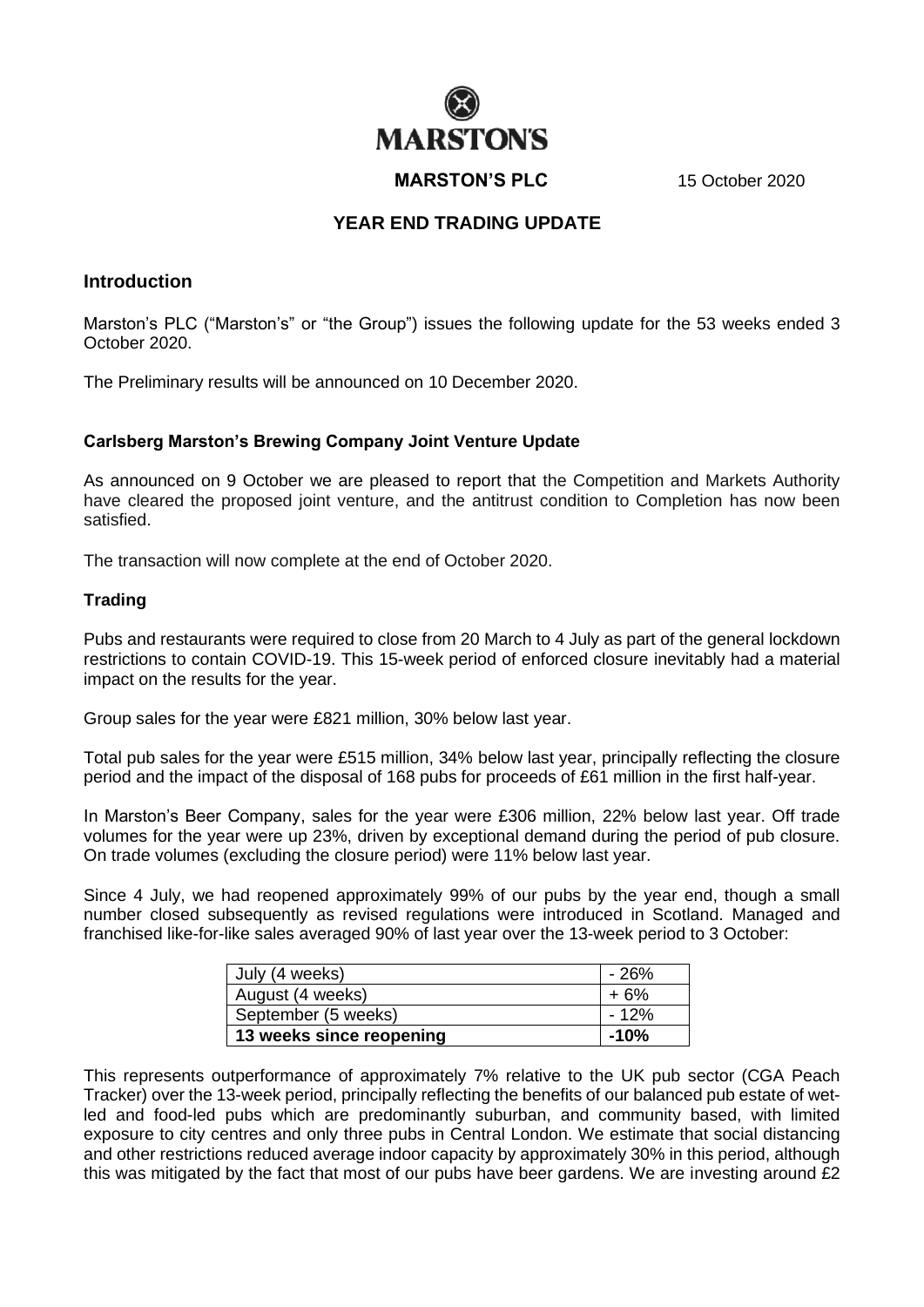million in "Inside-Out" schemes including heated and weather-proofed structures to extend the use of outdoor space into the winter months, which will provide additional capacity of around 15,000 covers.

Consumer confidence increased steadily throughout July, August and into September, helped by guest reassurance from the safety measures adopted in our pubs, reduced VAT on sales of food and non-alcoholic drinks, the success of the Eat Out To Help Out campaign during August, and good weather in September.

However, the UK Government and the devolved administrations subsequently introduced additional restrictions in September and October including curfews, full table service, a requirement for face masks to be worn by guests and employees, and, in Scotland, closures and limitations on service dependent upon location.

On 12 October, the UK Government introduced a '3 Tier' system of guidance depending upon rates of infection and perceived risk in different parts of England. Within our estate, we have 21 pubs in Scotland, of which 8 are currently closed, and we have 18 pubs in the "highest risk" Liverpool region the majority of which serve food and under the existing guidelines are capable of remaining open. Throughout the pandemic we have offered continuous help to those tenants and lessees impacted by trading restrictions in the form of rental support and discounting, and we anticipate a continuation of this support in those pubs directly impacted.

The initial effect of these new rules has been to undermine consumer confidence and create uncertainty. Restoring confidence will only happen when UK Government and the devolved administrations are able to remove these restrictive measures, which they state are intended to be short term in nature.

The introduction of these further restrictions and guidance affecting pubs is hugely disappointing in view of a lack of clear evidence tying pubs to the recent increase in infection levels, and our own data which suggests that pubs are effective in minimising risks. Very few incidences of COVID-19 infection have been reported in our pubs by employees or guests to date, supporting our view that socialising in pubs, where social distancing is enforced and hygiene standards are high, presents lower risks than in other non-regulated settings. Unlike many other retail settings, we committed to collecting Test & Trace data from the moment we were able to open.

Inevitably, and regrettably, recent restrictions will impact jobs. Since the start of the pandemic, our objectives have included protecting the health and livelihoods of our teams. Government support over the summer was vital, and around 10,000 colleagues have so far returned to work. However, because of the recent additional restrictions, we have reluctantly concluded that around 2,150 pub-based roles currently subject to furlough are going to be impacted. Furthermore, we have initiated a full review of overhead costs which will be concluded by the end of December. These decisions are difficult but are necessary due to the restrictions placed upon our business at this time.

### **Net debt and liquidity**

Cash management during the lockdown period was exceptional. Net borrowings (excluding IFRS16 commitments) as at 3 October were £1,329 million, £70 million below last year, and representing a £50 million reduction since the end of March. This improvement was helped by pub disposals in the first half-year, as well as Government support in the form of the Job Retention Scheme and deferred VAT and Duty payments.

At the year end, we had £90 million of headroom against our £360 million bank facility and do not anticipate needing to utilise the additional £70 million facility secured in May, which is due to expire in November.

We expect the initial net proceeds from the sale of Marston's Beer Company into the joint venture with Carlsberg will be around £230 million. These proceeds will be used to further reduce the level of bank debt.